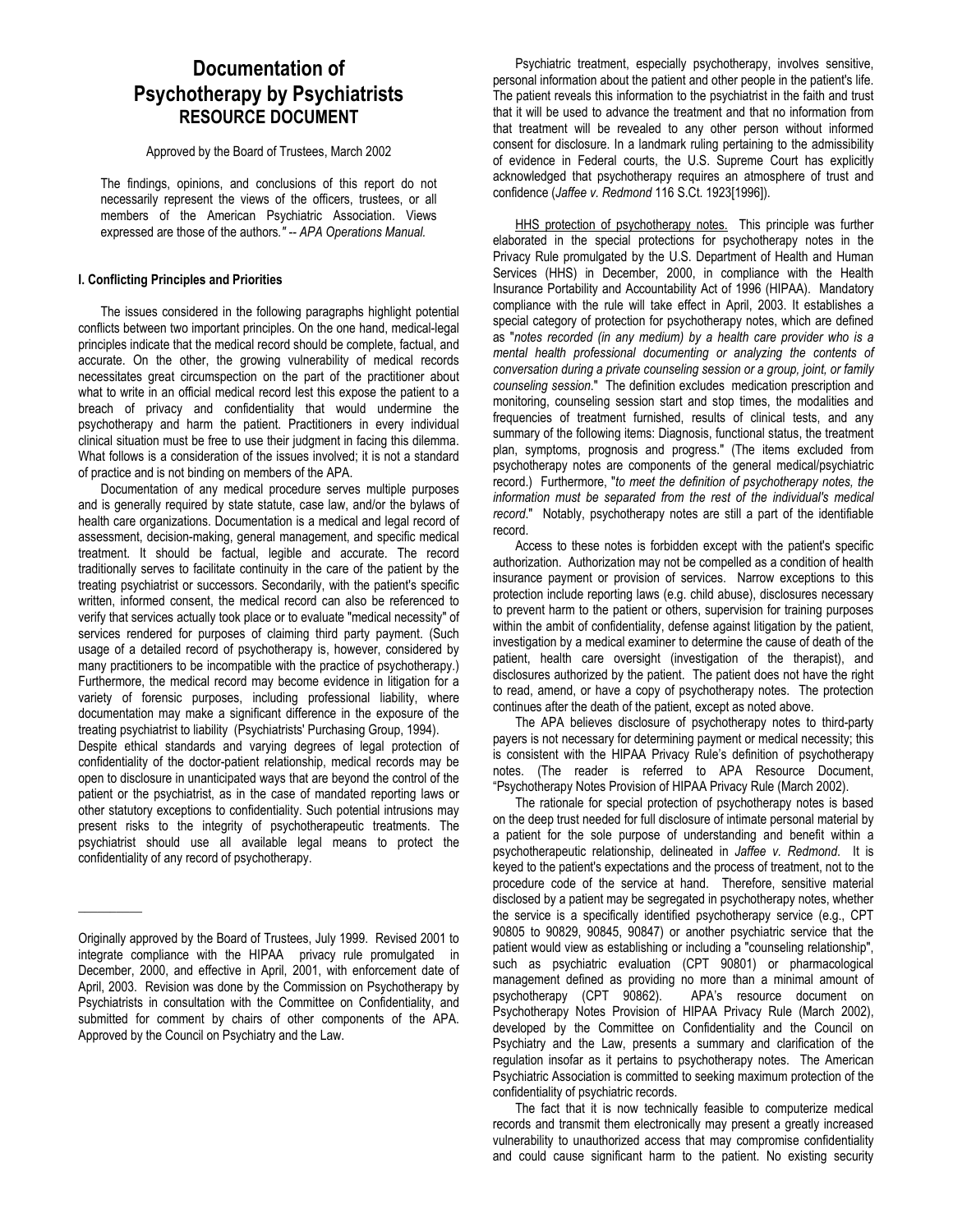system absolutely protects electronic records in data banks from human error or malice. Although the same risks pertain to paper records, access to electronic records may be easier to accomplish and more difficult to detect unless audit trails are maintained, accessible, and monitored. Recording psychotherapy content or process in electronic systems beyond the direct control of the practitioner (and professionals in an organized setting who are collaborating in the patient's psychotherapeutic treatment) would place a patient's private thoughts and acts at such grave risk of unauthorized disclosure as to deter or limit treatment.

Psychotherapy is a crucial part of the training of psychiatric residents. As a part of this training, residents must learn how to document psychotherapy in the medical record while maintaining confidentiality. They need to understand those instances when documentation conflicts with and potentially jeopardizes the confidentiality upon which the effectiveness of the psychotherapy is based. The same emphasis on maintaining confidentiality in documentation should also be addressed in the continuing education of practicing psychiatrists.

*What follows is a suggested format, not a standard of practice*, for documentation of psychotherapy by psychiatrists. It does not address issues involved in the process of releasing information to third parties, but it considers how the possibility of such release may affect documentation procedures. This discussion does not necessarily reflect current practice of documentation of psychotherapy throughout the profession. Variations occur because of state law and the requirements of individual clinical situations. The extent of documentation may vary from session to session and depends on the treatment method and intensity. A patient and/or a psychotherapist may prefer that there be no documentation, although this can pose significant liability risks to the practitioner because of the absence of contemporaneous documentation that can serve as evidence to support the standard of care provided. It should also be noted that the absence of adequate documentation makes it difficult for another psychotherapist to take over the care of a patient in cases of psychotherapist disability or death. In some states documentation is explicitly required under law.

APA's ethical principles state "Because of the sensitive and private nature of the information with which the psychiatrist deals, he/she must be circumspect in the information that he/she chooses to disclose to others about a patient." And, "Ethically the psychiatrist may disclose only that information which is relevant to a given situation. He/she should avoid offering speculation as fact." The psychiatrist should be mindful of the cautions stated in these principles when writing medical records in general, considering how likely it is that others might view the records and thus become a vehicle for disclosure. Entering any notation of psychotherapy process or content requires even greater circumspection.

## **II. Suggested format for documentation of psychotherapy by psychiatrists**

1. **Clinical judgment**. The growing vulnerability of medical records necessitates great circumspection on the part of the practitioner about what to write in an official medical/psychiatric record in order not to expose the patient to a breach of privacy and confidentiality that would undermine the psychotherapy and harm the patient. Practitioners in each individual clinical situation must be free to use their judgment in coming to terms with this dilemma.

2. **Variation in documentation procedures**. Variations in documentation procedures may necessarily occur because of state law or the requirements of individual clinical situations. The latter may include a patient's request or the clinician's judgment that there be no identifiable documentation. Possible legal ramifications of avoiding documentation may vary in different jurisdictions.

3. **Initial evaluation**. The record of the patient's initial evaluation should accord with generally accepted procedures for conducting and documenting an initial psychiatric evaluation, which are beyond the scope of these recommendations. It is important that the individual clinician use judgment in regard to what information is included in the evaluation report so as not to jeopardize the patient's privacy or confidentiality. An initial

evaluation may be done and documented by another psychiatrist. While documentation of the initial clinical evaluation is a part of the general medical/psychiatric record, the first meeting with a psychiatrist is the introductory experience in establishing the psychotherapy portion of psychiatric treatment. Therefore, personal information revealed by the patient during evaluation for psychotherapy may be recorded in the psychotherapy notes, subject to the definitions and exceptions that are elaborated in the HHS privacy rule.

4. **Concise documentation of psychotherapy while respecting the privacy of the patient's mental life.** Characteristically, the general medical/psychiatric record should concisely record only administrative material regarding the psychotherapy itself, such as the date, duration of the session, procedure code, and/or category of psychotherapeutic intervention (e.g., psychodynamic therapy, supportive therapy, cognitive restructuring, relaxation or behavioral modification techniques, etc.). Depending on clinical judgment, the treatment setting and the security of the patient record in that particular treatment setting, some practitioners may also include a brief mention of major themes or topic(s) addressed, whereas others would consider this an unacceptable risk to the confidentiality of sensitive communications. While scheduled clock times of starting and ending the session or duration of a session may be recorded as an administrative matter if required by third parties, the Commission on Psychotherapy by Psychiatrists believes that actual times of the patient's arrival (e.g., lateness) and departure as determined by the patient (e.g., abrupt departure) are subject matter for the psychotherapy process and therefore should be recorded in the protected psychotherapy notes. If the psychiatrist were investigated for alleged fraud related to time issues, the information and the clinical explanation for the patient's deviation from the scheduled times would be available for defense in the psychotherapy notes. It is important to remember the principles of "minimum necessary" information (see following section.) Clinicians should use their judgment about the information that they plan to record in the general medical/psychiatric record, especially in the context of other persons having potential access to this information..

5. **Documentation of psychiatric management.** The general medical/psychiatric record may include other descriptive and historical information, not related to the process or content of psychotherapy, which may provide a record of responsible, diligent psychiatric management and be valuable both to patient care and to the psychiatrist in case of untoward developments. Examples of such information are:

- Clinically important objective events in the treatment setting or the patient's life (e.g., the therapist's unexpected absence, or a death in the family)
- Clinical observations of the patient's mental and physical status (e.g., noting the signs that a patient's depression has improved)
- Changes in diagnosis, DSM or ICD codes, functional status, or treatment plan (e.g., the appearance of new symptoms, return to work, new medication)
- Documentation of the psychiatrist's efforts to obtain relevant information from other sources
- Notation that a patient has been informed and indicated an understanding of the risks and benefits when medications or therapeutic procedures are changed in the course of treatment
- Collaboration with other clinicians
- Changes in the legal status of the patient -e.g. custody, guardianship, involuntary status
- Other pertinent administrative data.

Legal reporting requirements or the need to justify hospitalization or protective intervention may necessitate documentation of information indicating danger to the patient or others, such as suicidal ideation with intention to act, child abuse, or credible threats of harm to others. The record would generally include basic management information that could enable other clinicians to coordinate effective care by a psychiatric treatment team or to maintain continuity of care if necessary. However, a responsible professional approach in today's world is to consider and justify the necessity of recording each item.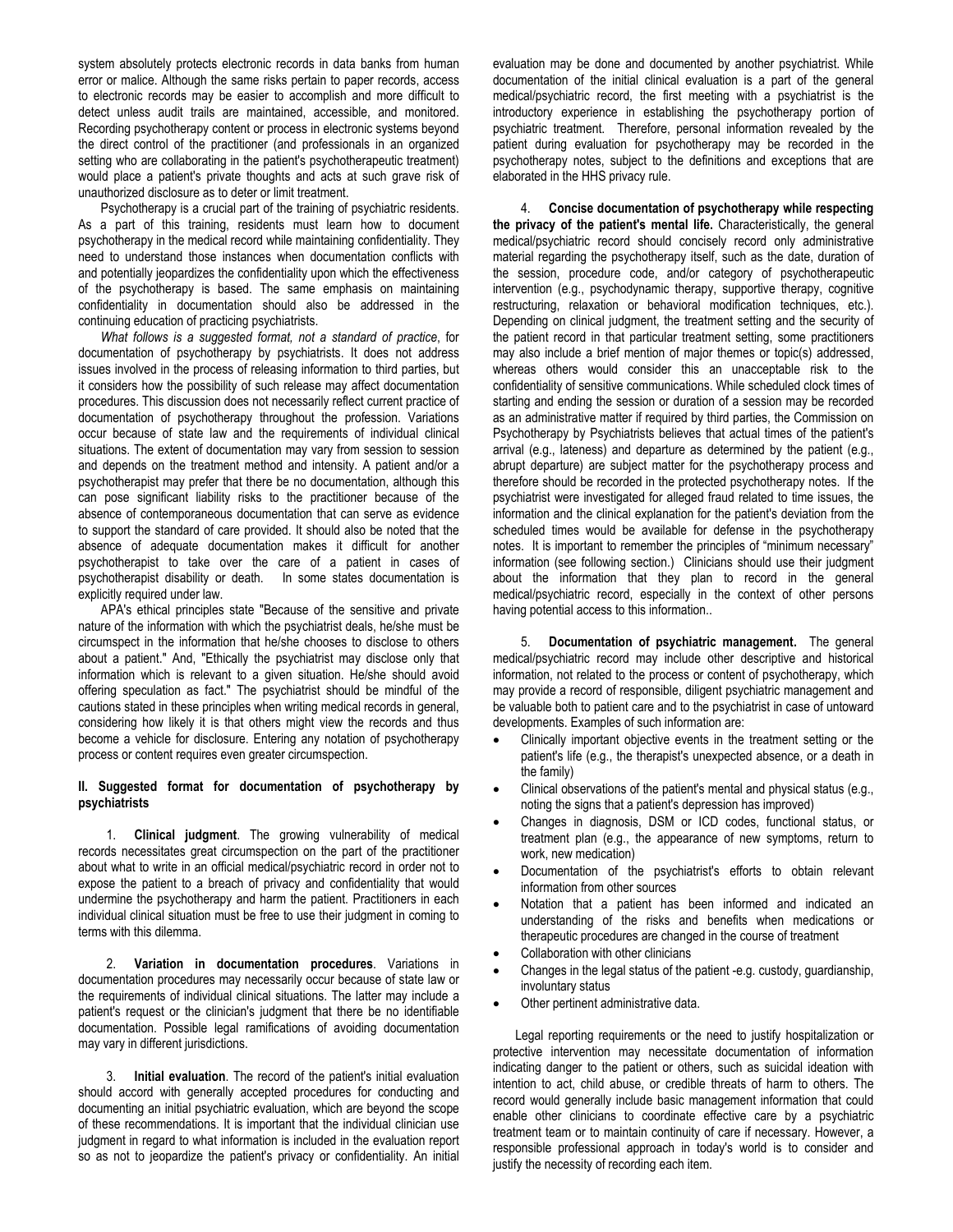The HIPAA privacy rule mandates that disclosure of medical records information be limited to the minimum necessary to accomplish the purpose of the disclosure. The reader is referred to the APA Position Statement, Minimum Necessary Guidelines for Third-Party Payers for Psychiatric Treatment (December, 2001) when anticipating possible disclosure to third party payers. The psychiatrist may wish to consider organizing the documentation of psychiatric management in such a way that notations of minimum necessary information can be easily extracted from the rest of the record.

6. **Psychotherapy Notes**. Intimate personal content, details of fantasies and dreams, process interactions, sensitive information about other individuals in the patient's life, or the psychiatrist's personal reactions, hypotheses, or speculations are not necessary in a formal medical/psychiatric record. Before charting such material the clinician should carefully consider the potential vulnerability of the record to disclosure and misinterpretation. In any case, such notations, if recorded at all in identifiable form, should be confined to the protected psychotherapy notes as defined and designated by the HHS privacy rule.

7. **Information systems considerations.** Information entered into a computerized system that goes beyond the direct and immediate control of the treating psychiatrist (and, in an organized treatment setting, of the professionals who are collaborating in the patients care) should be stringently restricted to protect patient privacy and confidentiality. It must be limited to the minimum requirements of the system for administrative and basic clinical data and not jeopardize the essential privacy of psychotherapy material. As with any disclosure of medical records, paper or electronic, transmission of detailed clinical information to information systems outside the treatment setting must not occur without the awareness and specific, voluntary, specifically defined, written consent of the patient. Psychiatrists, along with their patients, should have the right to decide together to keep information from psychotherapy out of any computerized system. If kept on a computer, psychotherapy notes should be in a separate and secure file that is inaccessible to other users or other computers, unless the patient specifically authorizes disclosure to others.

8. **Psychotherapy with Medical Evaluation and Management.** The APA and the Commission on Psychotherapy by Psychiatrists affirm that psychiatrists' medical training, experience, and assessment and management skills are integral to their ongoing psychotherapeutic work. However, certain CPT codes in the 908xx series specifying "Psychotherapy with Medical Evaluation and Management (E&M)" have been interpreted by APA's experts on coding to require specific documentation that in each session thus coded the physician 1) *assessed* the patient's condition through *history-taking and examination* and/or 2) carried out *medical decision-making* and/or 3) provided *management services*. The medical E&M service(s) may optionally be described under a separate heading from the psychotherapy service. Writing a prescription is only one of many possible actions fulfilling this requirement. Documentation may include mental status or physical observations or findings, laboratory test results, prescriptions written (dates, dosages, quantities, refills, phone number of pharmacy, etc.), side effects or rationale for changes of medication, notation that a patient has been fully informed and indicated an understanding of the risks and benefits of a new medication or therapeutic procedure, compliance with medication regimen and clinical response, etc. A minimal number of E&M activities may suffice. At this time, it appears that the medical evaluation and management service (as distinct from the psychotherapy service) rendered under the "Psychotherapy with Medical E&M" codes is comparable to a Level One service under the general E&M codes (992xx) available for use by all physicians. Level One assessment could consist of one element of the mental status examination, a vital sign, or an observation of musculoskeletal status.

Documentation requirements for the general E&M (992xx) codes are still in flux. Third parties, such as Medicare, insurance companies, and HMO's are still in the process of developing policies on the kind of documentation they may require in order to reimburse patients and/or pay practitioners for CPT codes for "Psychotherapy with Medical E&M"

(908xx). The APA will work hard to ensure that these new standards conform to APA recommendations for documentation of psychotherapy by psychiatrists. The contents of the psychotherapy portion of a Psychotherapy with E&M service should be documented in the protected psychotherapy notes in accordance with the principles stated above. The medical E&M portion belongs in the general medical/psychiatric record.

9. **Consideration of patient access to records**. Psychiatrists should be cognizant of and sensitive to the fact that patients have access to their medical records in many jurisdictions. State law may require release of the record to another physician or health care professional caring for the patient or to the patient's attorney, pursuant to valid written authorization by the patient. The HIPAA rule mandates that patients may view and submit corrections to their general medical record, but psychotherapy notes are excluded from this mandated access by the patient unless the record is involved in litigation.

10. **Psychiatrist's personal working notes: an unresolved dilemma.** In keeping with the APA Guidelines on Confidentiality (1987) and some authorities on psychiatry and the law (Appelbaum and Gutheil, 1991), the psychiatrist may make personal working notes, unidentified and kept physically apart from the medical record, containing intimate details of the patients mental phenomena, observations of other people in the patient's life, the psychiatrist's reflections and self-observations, hypotheses, predictions, etc. Such personal working notes are often used as a memory aid, as a guide to future work, for training, supervision or consultation, or for scientific research that would not identify the patient. Many psychiatrists consider such uses to be crucial to the clinical care they provide. *If such notes are written, every effort should be made to exclude information that would reveal the identity of the patient to anyone but the treating psychiatrist.* If there is any risk of disclosure, patients should be informed in a general way about the use of notes for teaching and research and the ways in which identifiable disclosures will be avoided, and the patient's authorization should be obtained for such uses. As long as personal working notes are not identifiable and are not part of the patient's medical record, they are not covered by the HHS regulations.

Psychiatrists should be aware, however, that these notes might be subject to discovery during litigation, unless specifically protected by state statute. Even in protective jurisdictions the definition of personal working notes may be challenged and the notes could be subject to judicial review. It is likely that they would be considered privileged in federal judicial procedures covered by *Jaffee v. Redmond*, and in state courts that follow an approach similar to *Jaffee*. If the court does not quash the subpoena on the ground that the material is privileged, the judge would probably review it in camera and select what is relevant to the case at hand. *Destroying such notes after a subpoena arrives opens the psychiatrist to extreme legal risk and should never be done. Personal working notes should be destroyed as soon as their purpose has been served, and this should be done in a systematic, routine way for all cases that clearly is not designed to avoid discovery in a specific case*. Psychiatrists should acquaint themselves with prevailing law affecting personal working notes in their state. The presence or absence of notes is unrelated to the issue whether or not the psychiatrist will be required to testify.

11. **Final clinical note**. A final clinical note at the end of treatment may summarize the psychotherapy concisely in the general medical record from a technical standpoint without divulging intimate personal information, and document the patient's status and prognosis, reasons for termination, and any recommendations made to the patient regarding further treatment and/or follow-up. It is important that the individual clinician use judgment in regard to what information is included in the final report so as not to jeopardize the patient's privacy or confidentiality.

12. **Special situations**. Special documentation requirements established by reputable professional organizations for use by members of those organizations may apply to specified treatment methods or clinical situations. An example is The American Psychoanalytic Association's Practice Bulletin on "Charting Psychoanalysis" (American Psychoanalytic Association, 1997.)